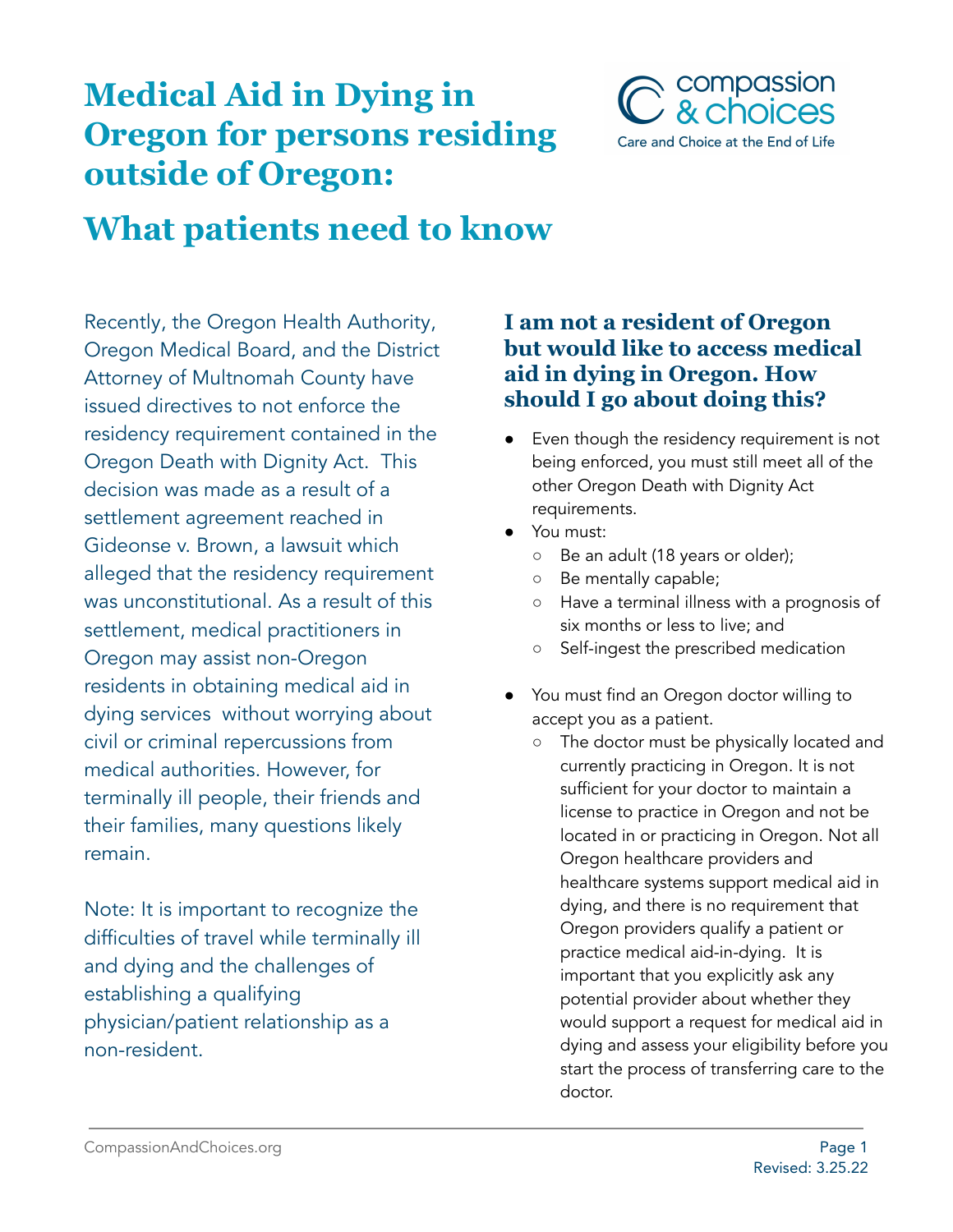- The Oregon law and current directives offer the most protection from criminal and civil liability for non-Oregon residents who access medical aid in dying within Multnomah County. The legal protections in Multnomah County are the strongest in the state because the District Attorney of Multnomah County has issued a directive explaining that the residency restriction will not be enforced within the county. In order to maintain the full protections granted by the Oregon law, Compassion & Choices advises that you go through the entire process, including any intake appointments with potential attending physicians and self-ingesting the medication, while physically located in Multnomah County, Oregon. Please note that this process may require that you find lodging, transportation and other accommodations within Multnomah County.
- You may call Compassion & Choices End-of-Life Consultation services to discuss this process in more depth at any time. Knowledgeable staff can be reached at 1-800-247-7421.

**Medical aid in dying is not authorized in my state of residency. What legal risks may I face from my home state if I travel to Oregon to obtain medical aid in dying in Oregon?**

- The Oregon law offers protection from criminal and civil liability within Oregon's state boundaries. Oregon legal protections generally do not extend outside Oregon's state boundaries.
- In order to maintain the full protections granted by Oregon law, Compassion &

Choices advises that you go through the entire process, including any intake appointments with potential attending physicians and self-ingesting the medication while physically located in Multnomah County, Oregon. While some health care providers outside of Multnomah County may choose to prescribe medical aid-in-dying medication, the legal protections in Multnomah County are the strongest in the state because the District Attorney of Multnomah County has issued a directive explaining that the residency restriction will not be enforced within the county.

- If any part of the medical aid-in-dying process occurs in a jurisdiction outside of Oregon, including doctor visits (in person or telehealth) or any oral or written request, Oregon's protections may not apply. You, the physician and others may face civil or criminal penalties in that jurisdiction.
- If you reside in a jurisdiction where medical aid in dying is not authorized, consult with an attorney to determine whether you or anyone connected to you may be at risk of criminal or civil liability in your state. Compassion & Choices' legal team may also be able to assist. Please contact us [here.](https://secure.everyaction.com/Gx1QcL5tL0intDt5ZYVK4A2)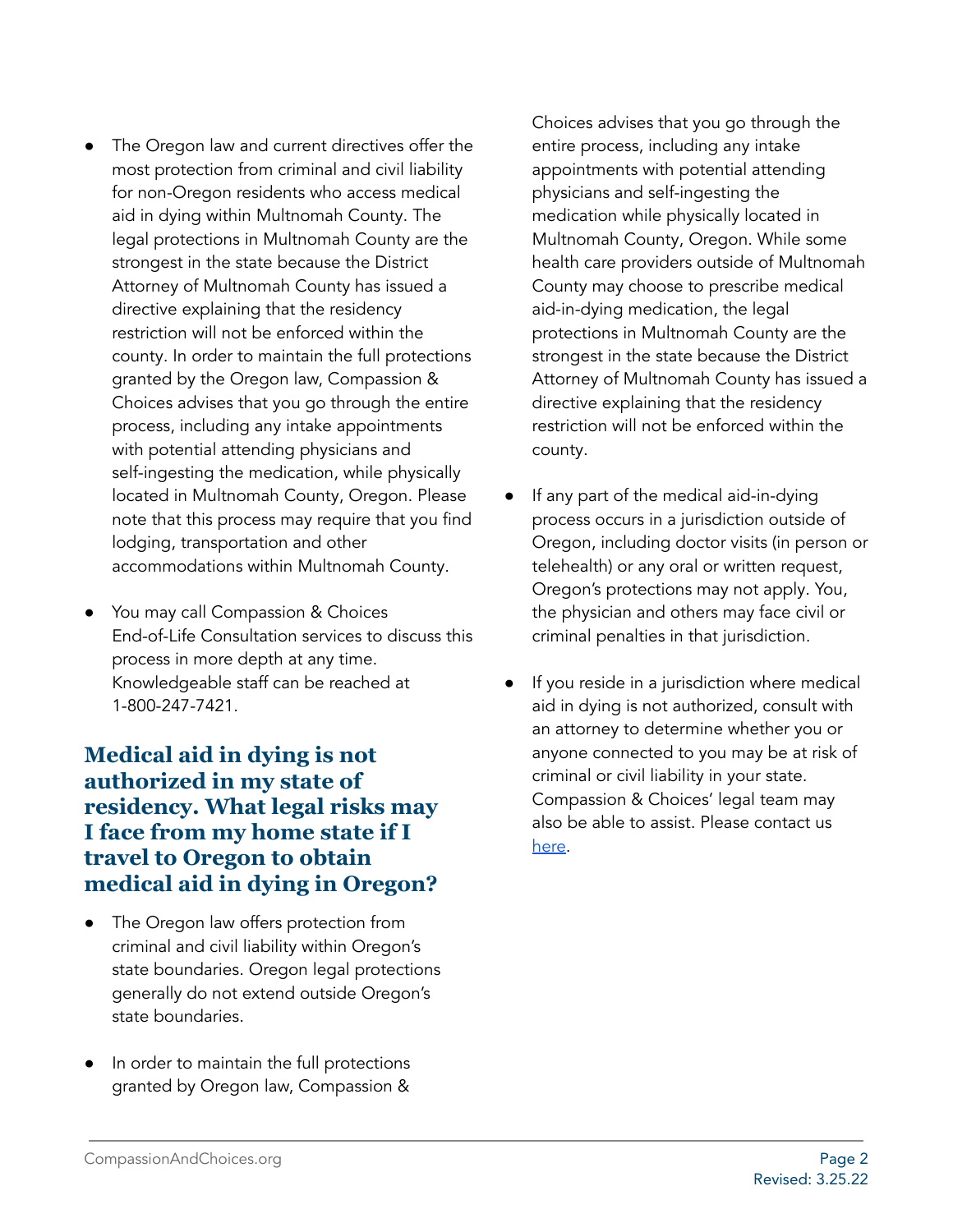**Medical aid in dying is not authorized in my state of residency. What legal risks do my friends and family face from my home state if they help me travel to Oregon to obtain medical aid in dying in Oregon?**

- State law and specific facts about assistance provided determine whether friends, family members, or other persons who travel to Oregon with you or otherwise assist you with medical aid in dying are at risk of civil and criminal liability in your state of residence. For example, some states have criminal laws against assisting a suicide and these laws may apply to people who help you travel to Oregon.
- Whether any specific action or inaction may put friends and loved ones at risk for civil or criminal liability will require specific legal analysis by an attorney licensed in your state.
- If you reside in a state where medical aid in dying has not been authorized, consult with an attorney to determine whether you or anyone connected to you may be at risk of criminal or civil liability in your state. C&C's legal team may also be able to assist. Please contact us [here.](https://secure.everyaction.com/Gx1QcL5tL0intDt5ZYVK4A2)

#### **If I die by ingesting aid-in-dying medication, will it impact my will or any of my contracts or insurance policies?**

Oregon law stipulates that use of medical aid in dying shall have no effect on a person's will, contracts, or insurance policies. Whether this protection applies in a person's home state may depend on many factors.

- Potential risks in any non-authorized state may be minimized by completing the entire medical aid-in-dying process within Oregon's Multnomah County. While some health care providers outside Multnomah County may choose to practice medical aid-in-dying outside Multnomah County, the legal protections in Multnomah County are the strongest in the state because the District Attorney of Multnomah County has issued a directive explaining that the residency restriction will not be enforced within the county.
- If you reside in a state where medical aid in dying is not authorized, we urge you to consult with an attorney to determine the effect that death by aid in dying medication might have on your will or any other contract.
- If you reside in a state where medical aid in dying is not authorized, we urge you to speak to your individual insurance provider to determine whether death by aid-in-dying medication might impact your insurance policy.

#### **Medical aid in dying is authorized in my state of residence, but I still wish to travel to Oregon to access Oregon's law. What legal risks do I face if I travel to Oregon to obtain medical aid in dying?**

- Oregon law offers protection from criminal and civil liability within Oregon's state boundaries. Oregon protections do not generally extend outside Oregon's state boundaries.
- If you reside in a state where medical aid in dying is authorized and still wish to travel to Oregon to access medical aid in dying,